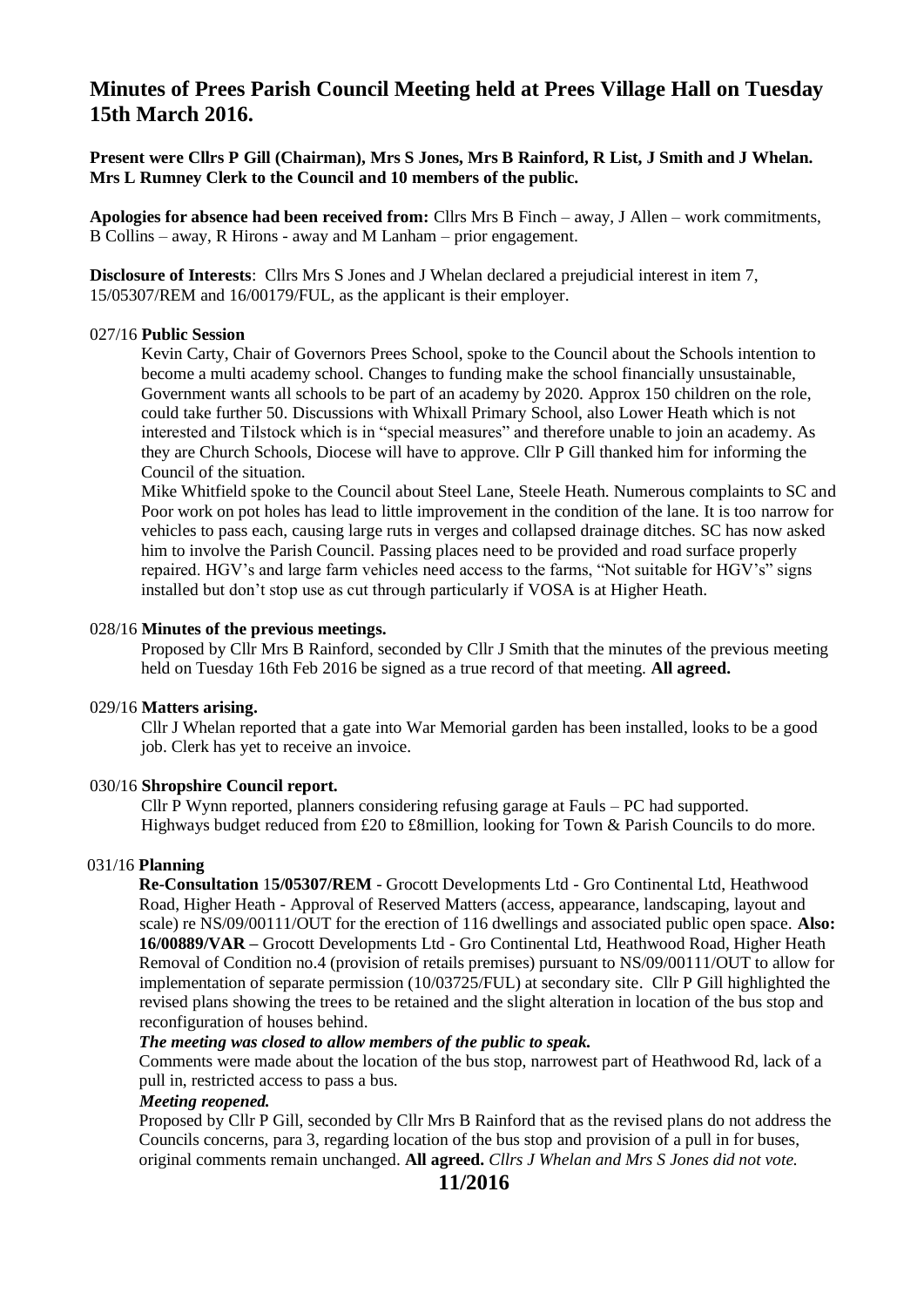16/00889/VAR **–** Cllr P Gill noted that at the last meeting most local residents had not supported the relocation of the shop, however locating it on Heathwood Rd also controversial and he accepted the comment about its viability if located on the site. Proposed site has been used for a shop in the past, pedestrian access needs to be provided and improved where possible. Cllr J Whelan commented on provision of pedestrian access on Mill Lane and off road parking. Proposed by Cllr Mrs B Rainford, seconded by Cllr P Gill that the Council supports the variation to allow the use of the site on the A41. Conditions should include pedestrian access from the new development site and consideration of safe pedestrian access on Mill Lane. **All agreed.** *Cllrs J Whelan and Mrs S Jones did not vote.*

 **16/00307/FUL -** Mr S Petherbridge - Heathcot, 65 Twemlows Avenue, Higher Heath – erection of single detached garage. Proposed by Cllr J Whelan, seconded by Cllr R List that the Council supports the application provided it is for non-commercial use only. **All agreed.**

 **16/01024/FUL –** Mr N Beckett – Claremont, Manor House Lane, Higher Heath - Erection of a single storey rear extension and detached double garage. Proposed by Cllr P Gill, seconded by Cllr Mrs B Rainford that the Council supports the application. **All agreed.**

 **16/00931/PMBPA –** Mr R Hares **-** Agricultural Buildings at Heathgates Farm, Lower Heath, Prees - Application for prior approval under Part 3, Class Q of the Town & Country Planning (General Permitted Development) (England) Order 2015 for the change of use from agricultural to residential use. Proposed by Cllr P Gill, seconded by Cllr Mrs B Rainford that the Council has no objection to the application provided the buildings/application meets relevant legislation. Movement of farm vehicles in and around the site in proximity to residential properties and their access is a cause for concern, an access route for farm vehicles around the yard should be agreed prior to development. Recent planning application to demolish and relocate a barn needs to be enacted before residential use on this application commences - barn to be demolished has an impact on use of these old barns. **All agreed. Re-consultation 16/00179/FUL** - Mr R Grocott/The Grocott Family Charitable Trust - The Grocott Medical Centre, Whitchurch Road, Prees - Erection of 8 no. single bedroom non-market supported dwellings. Cllrs discussed an email from the planning officer explaining the rent levels to be charged would mean they are all affordable and occupancy would be through a board of Trustees. One unit would need to remain so in perpetuity and deliver in accordance with the allocations policy/local lettings plan which could be secured through a 106 agreement. Proposed by Cllr Mrs B Rainford, seconded by Cllr R List that the Council could support the application provided all 8 units were subject to the 106 agreement and secured as affordable in perpetuity. The vote was split 2 for and 2 against, Chairman's casting vote against, **defeated the proposal**. Proposed by Cllr J Smith seconded by Cllr P Gill that the Council continues to object to the application, which still amounts to open market housing outside the development boundary for Prees and the allocated sites in SAMDev. The vote was split 2 for and 2 against. Chairman's casting vote in favour, **carried the proposal**. *Cllrs Mrs S Jones and J Whelan did not take part in any of the votes.* 

 **Other Planning matters.** Local Connection confirmation – Ms L Baer, 3 Oakleigh Cottages, Lower Heath. Proposed by Cllr Mrs B Rainford, seconded by Cllr J Smith that the council can confirm Ms Baer's local connection and will confirm in writing to the housing enabling team at SC. **All agreed**.

## 032/16 **Parish Matters**

 **Steel Lane, Steel Heath –** Cllr P Wynn agreed the condition of Steel Lane is poor but SC has similar problems all over the County and limited funds. Drainage ditch was dug out to prevent flooding but residents confirm this has now collapsed. Cllrs agreed the ditch needs to be reinstated and passing places provided. Proposed by Cllr P Gill, seconded by Cllr J Whelan that the Council writes to SC Highways to request the ditch is dug out and passing spaces provided. Cllr P Wynn agreed his support be included and as the junction of Steel Lane is in Whitchurch Rural Parish the letter should be copied to its Chairman and also Cllr G Dakin requesting their support. **All agreed.**

 **Community Policing –** CSO Graeme Baines reported, smart water packs slowly being distributed in Higher Heath. Police initiative to "adopt a Post Office", holding surgeries at Prees PO, so far poorly attended need to increase awareness. Cllr J Smith raised parking at Prees School when children leave.  **Streetlights –** Contractors increase in rates noted.

 **Verges/ entrance to Prees Village –** proposed by Cllr P Gill, seconded by Cllr R List that Council accepts John Walker's quote to extend grass mowing on Whitchurch Rd, £10 per cut, for whole of 2016 season. **All agreed**. Cllr J Smith volunteered to look into the issue of "village signs".